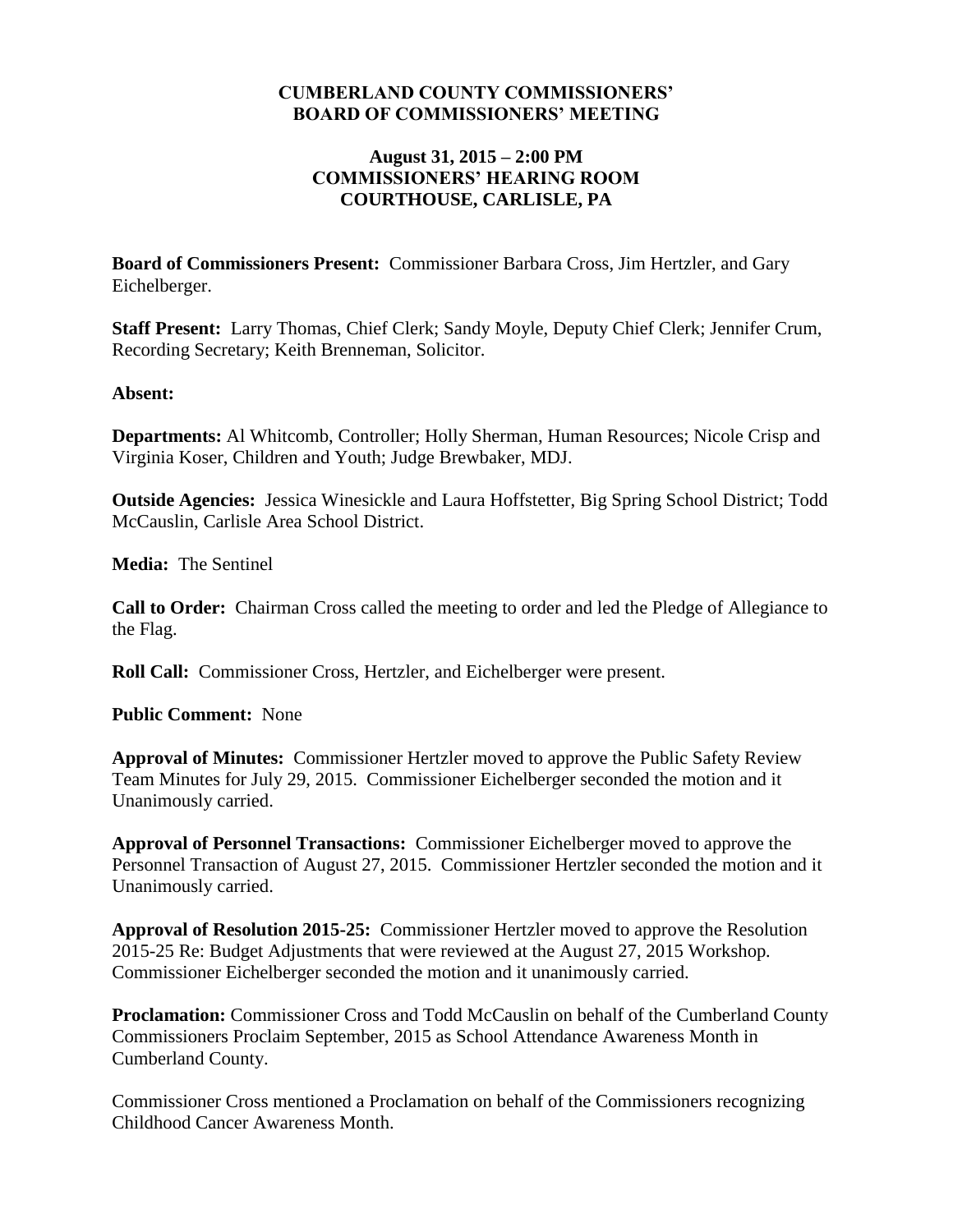**Approval of Contracts/Grants**: — Commissioner Eichelberger moved to approve the following contracts and grants that were reviewed at the August 27, 2015 Workshop. Commissioner Hertzler seconded the motion and it unanimously carried.

- a. **Aging & Community Services Agreement**
	- M. Crystal Lowe, MSW Technical Assistance
- b. **Children and Youth Services Agreements**
	- United Methodist Home for Children Residential Care, Inc. (Ongoing)
	- KidsPeace National Centers, Inc. (Ongoing)
	- Family Support of Central Pennsylvania, Inc. Family Support of Central Pennsylvania
	- Over the Rainbow Franklin County Children's Advocacy Center Forensic Interview and Child Medical Consult/Exam

### c**. Claremont Nursing and Rehab Center Agreements**

- Functional Pathways of Tennessee, LLC Therapy Services
- KCI USA, Inc. Extended Warranty Freedom VAC
- Daniels Sharpsmart, Inc. Regulated Medical Waste Treatment and Disposal

# d. **Coroner Grant & Resolution**

- American Trauma Society South Central Regional Comprehensive Highway Safety Program Grant
- Request Approval of Resolution 2015-23 to Accept Highway Safety Grant

# e. **Facilities Management Agreements**

• Penn Township — Maintenance Agreement for HVAC Equipment — DJ Cohick's Office

### f. **Human Resources Agreements:**

- Hyrell Online Hiring Systems 30 Day Trial
- Federal Management Partners, Inc. (Addendum)
- 2016 Open Enrollment
	- $\triangleright$  Capital Blue Cross
	- $\triangleright$  Lincoln Financial Group

# g. **MH/IDD Agreements**

# *FY 2014-2015 Early Intervention*

 $\triangleright$  Early Intervention Specialists, Inc. — (Addendum) — Therapy **Services** 

# *FY 2015-2016 Early Intervention*

- Advanta Therapy LLC Therapy Services
- $\triangleright$  Advanta Therapy LLC Speech Therapy
- $\triangleright$  Joanne Peters, MS, OTR/L (Addendum) Therapy Services
- > Joanne Peters, MS, OTR/L Occupational Therapy Services

# *FY 2015-2016 Intellectual and Developmental Disabilities*

- Addus HealthCare Inc. d/b/a Addus HomeCare Home and Community Habilitation Services
- $\triangleright$  Central PA Supportive Services Inc. Home and Community Habilitation Services
- Messiah Lifeways Community Support Services —Licensed Habilitation Services
- $\triangleright$  Perry County Transportation Authority (Addendum) Transportation Services
- The ARC of Cumberland and Perry Counties Various Professional Services
- $\triangleright$  York County Transportation Authority d/b/a Rabbittransit Transportation Services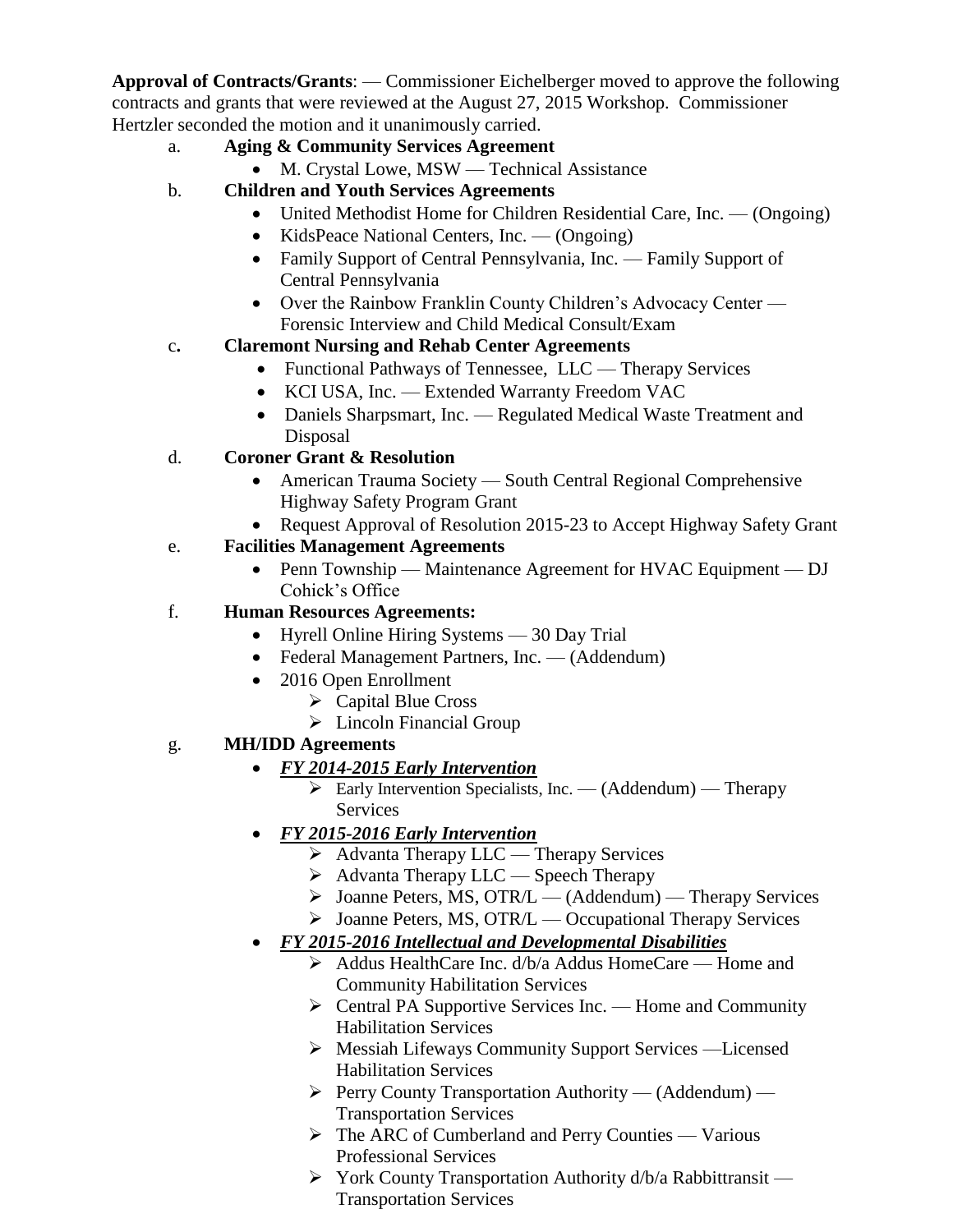- $\triangleright$  Andventure Inc. d/b/a Links 2 Care Family Aide Services
- Goodwill Keystone Area Inc. Pre-Vocational Services and Supported Employments
- $\triangleright$  Keon Enterprises LLC Transportation Services
- $\triangleright$  Keystone Service Systems Inc. d/b/a Keystone Human Services Central PA — Home and Community Habilitation
- *FY 2015-2016 Mental Health*
	- NAMI of Cumberland and Perry Counties Family Support Services
	- $\triangleright$  NHS Stevens Center Various Mental Health Services
	- $\triangleright$  York County Transportation Authority d/b/a Rabbittransit Family Support Services
- Supports Coordination Organization Annual Qualification Application

#### h. **Planning Agreement**

• HRG Change Order No 1. — 2015 Bridge Maintenance Repairs Project — Additional Debris Removal at Cumberland County Bridge Y-7

#### i. **Recycling & Waste Authority Grant**

• Submission of Municipal Recycling Program Performance Grant Application to Pennsylvania Department of Environmental Protection (DEP) — Monetary Reward for Residential and Commercial Tons Recycled

**Authorize Advertisement of Ordinance:** Commissioner Hertzler moved to approve the Authorization to Advertise Ordinance 2015-3 Re: County Municipal Waste and Recycling Transporters Ordinance that was reviewed at the August 27, 2015 Workshop. Commissioner Eichelberger seconded the motion and it unanimously carried.

**Leidigh Road Bridge Y-14:** Commissioner Hertzler moved to approve the Proposal from HRG To Provide Engineering and Related Services for the Cumberland County Bridge No. Y-14 (Leidigh Bridge) Superstructure Replacement Project that was reviewed at the August 27, 2015 Workshop. Commissioner Eichelberger seconded the motion and it unanimously carried.

**Resolution 2015-26:** Commissioner Hertzler moved to approve Resolution 2015-26 Re: Delegating Limited Authority to the Director of Planning to Approve Certain Change Orders for County Bridge Maintenance, Repair and Construction Projects that was reviewed at the August 27, 2015 Workshop (see attached). Commissioner Eichelberger seconded the motion and it unanimously carried.

**Capital Project Request:** Commissioner Hertzler moved to approve the following Capital Project Request that was reviewed at the August 27, 2015 Workshop. Commissioner Eichelberger seconded the motion and it unanimously carried.

> • District Attorney Office — Copier Bundle DA Admin/DA Appeals — 36 Month Lease for two Copiers — \$20,464.56

#### **Approval of Human Resources Policies**:

- Family Medical Leave Act (FMLA) Policy Commissioner Cross moved to approve the FMLA Policy that was reviewed at the August 27, 2015 Workshop. Commissioner Eichelberger seconded the motion and it unanimously carried.
- Promotions/Demotions Policy Commissioner Cross moved to approve the Promotions/Demotions Policy that was reviewed at the August 27, 2015 Workshop. Commissioner Eichelberger seconded the motion and it unanimously carried.